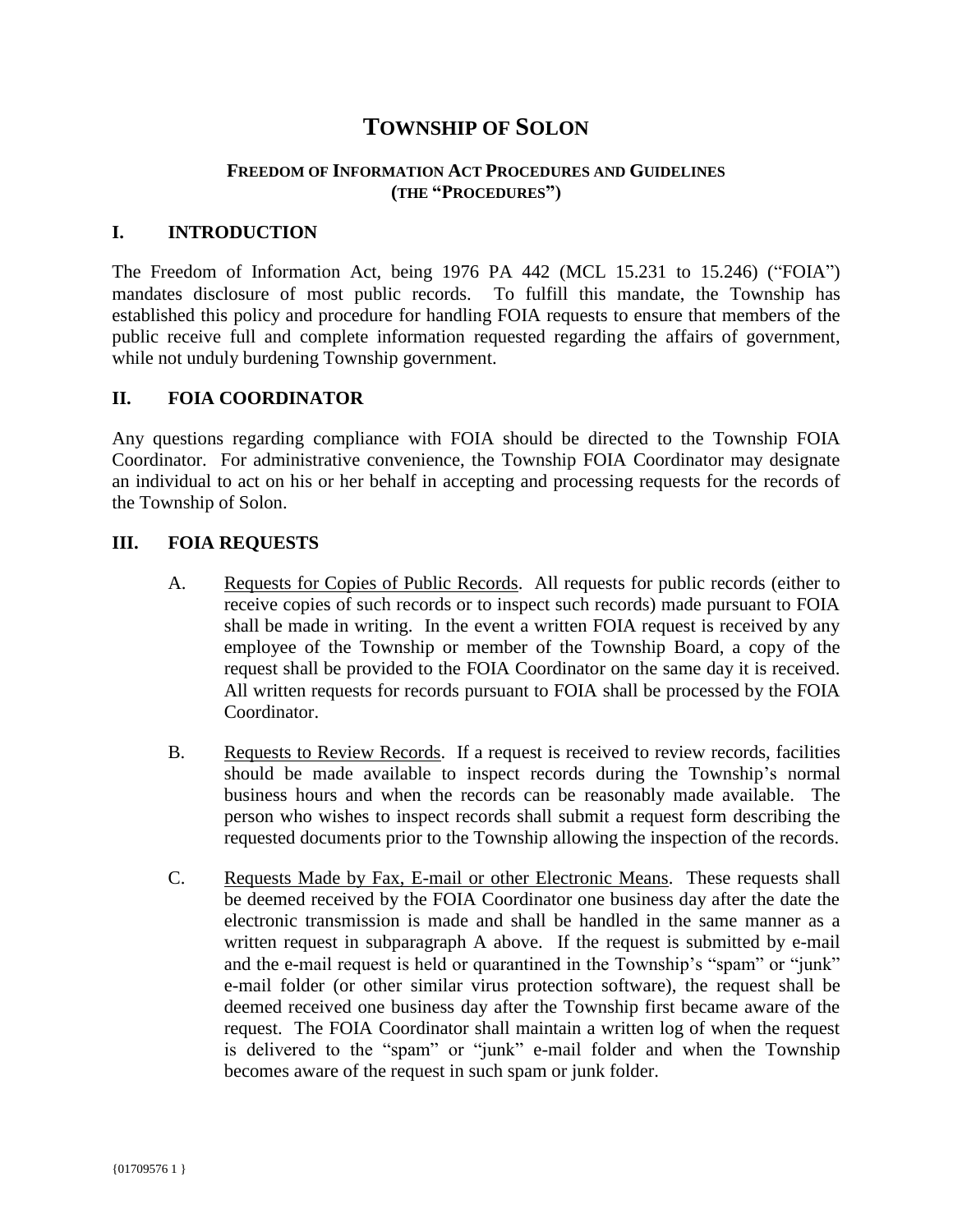# D. Informal Request

- 1. The FOIA coordinator or Township staff may provide limited, readily identifiable public records without a written request in case of easily fulfilled, non-repetitive requests for information. Examples of documents which may be provided without the necessity of a written FOIA request include, but are not limited to:
	- a. For an individual: Such documents which according to law are to be made available without the necessity of a FOIA request, such as the current Township property tax assessment roll and a property tax assessment card.
	- b. A single set of meeting minutes for a meeting held within the prior twelve (12) months which are requested by specific date.
	- c. Ordinances which are identified by specific name or number.
	- d. Similar records which can be readily provided.
- 2. Township staff has the discretion to require a formal FOIA request.
- 3. Oral requests fulfilled under this Section 3 are not considered made under or subject to FOIA. Requesters have the option to make a written FOIA request, if so desired, in accordance with these Procedures.

# **IV. PROCESSING FOIA REQUESTS**

The FOIA Coordinator shall maintain a log of all written requests received showing the nature and date of the request, determination of disposition, date of disposition and manner of final response to the FOIA request. Requests shall sufficiently describe the record to enable the FOIA Coordinator to identify and locate the record. Forms for utilization of FOIA procedures under these Procedures are available from the FOIA Coordinator and/or Township Clerk.

- A. Time for Response. The FOIA Coordinator shall, no more than five business days after the request has been made, unless a single extension of not more than ten business days has been issued, or where the time limits have been agreed to upon in writing by the requesting person, provide one of the following responses:
	- 1. Grant the Request. A copy of the request for a public record along with all of the requested documents shall be sent to the person who requested the records on a response for public records form.
	- 2. Deny the Request. The FOIA Coordinator shall sign and state the reasons for denial including an explanation of the requesting person's right to seek a non‐mandatory appeal from the FOIA Coordinator's decision to the Township Board or a judicial review of the decision with the Kent County Circuit Court. Failure to timely respond to the request constitutes denial. Denial may be made because, among other reasons, the record does not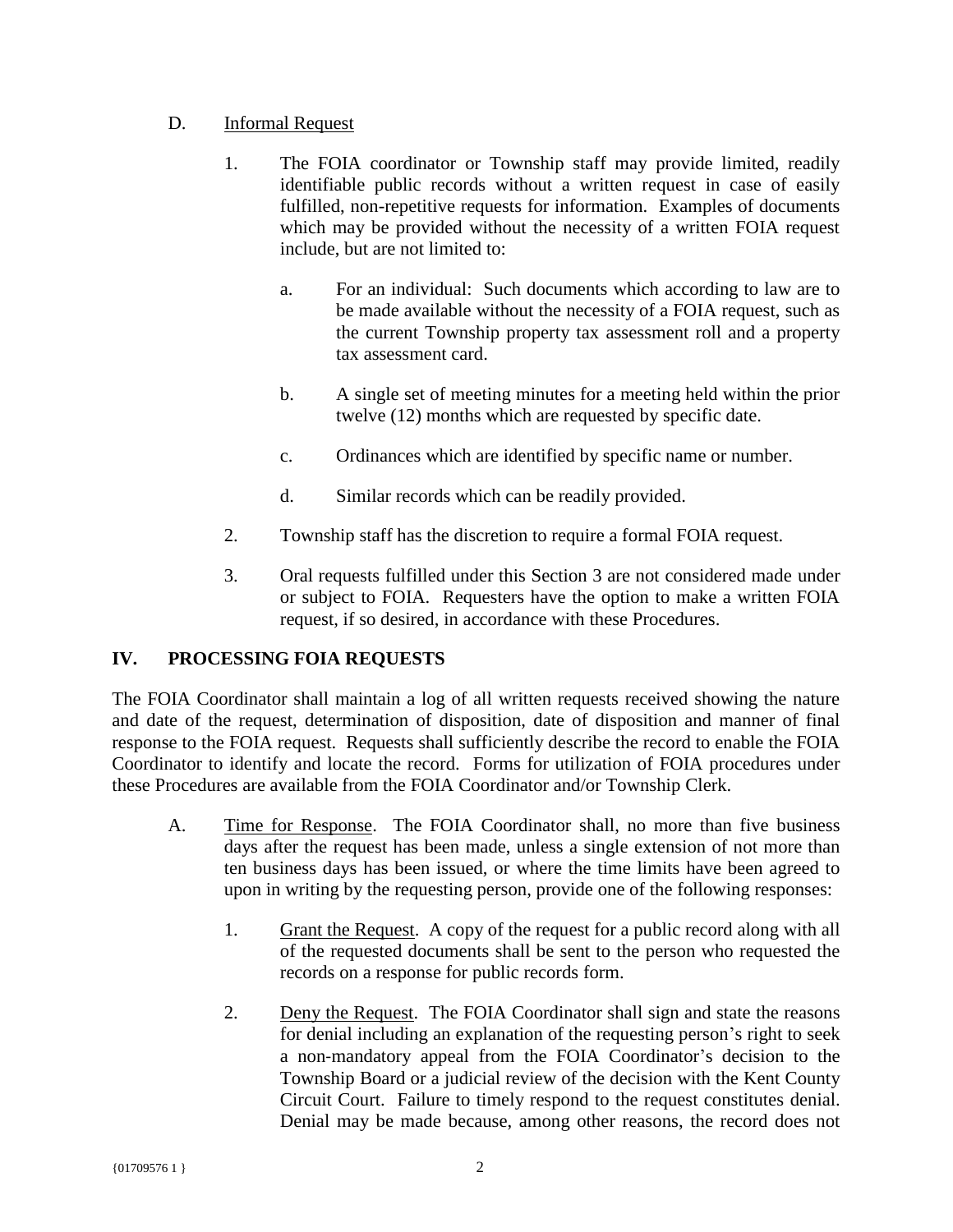exist, it cannot be sufficiently identified from the description contained in the request, or the record is exempt.

3. Grant the Request in Part and Issue a Written Notice to the Requesting Person Denying Such a Request in Part. Material which is partially exempt and partially subject to disclosure shall be separated or deleted and the non‐exempt material offered for copying or inspection. A general description of the separated or deleted information shall be provided to the requesting person, unless doing so would reveal the contents of the exempt information.

If the Township issues a ten business day extension, the Township's written response to the FOIA request shall include an estimate as to when the Township will provide the records to the requesting person.

- B. Miscellaneous General Requirements for FOIA Requests. FOIA requests shall be handled in one or more of the following ways:
	- 1. Provide a reasonable opportunity and facilities for inspecting and taking notes from the records for the requesting person.
		- a. Original records shall not be marked, defaced, destroyed, or otherwise altered. Any person examining public records shall bring to the examination only an erasable pencil with which to make notes or lists, etc. No pens or indelible writing instruments are allowed. No notes or writing of any kind shall be made on the documents themselves.
		- b. A Township official or staff member (if any) must be present at all times during the inspection of Township records if any original records are involved, to protect the records from loss, unauthorized alteration, mutilation, or destruction. In order to defray the Township's cost of this monitoring service, a fee shall be paid to the Township for personnel time, as provided in Section V of these Procedures.
		- c. Original records shall not be removed from the area provided for inspection and note taking. Original documents may be removed from and replaced in Township files only by authorized Township officials or personnel.
		- d. A requesting person may not remove records or files from the area provided for inspection unless those documents are copied specifically for the requesting person by authorized Township officials or personnel.
		- e. The FOIA Coordinator will determine, on a case-by-case basis, whether a requesting person may inspect an original public record, or only a copy of the record. A fee may be charged for copies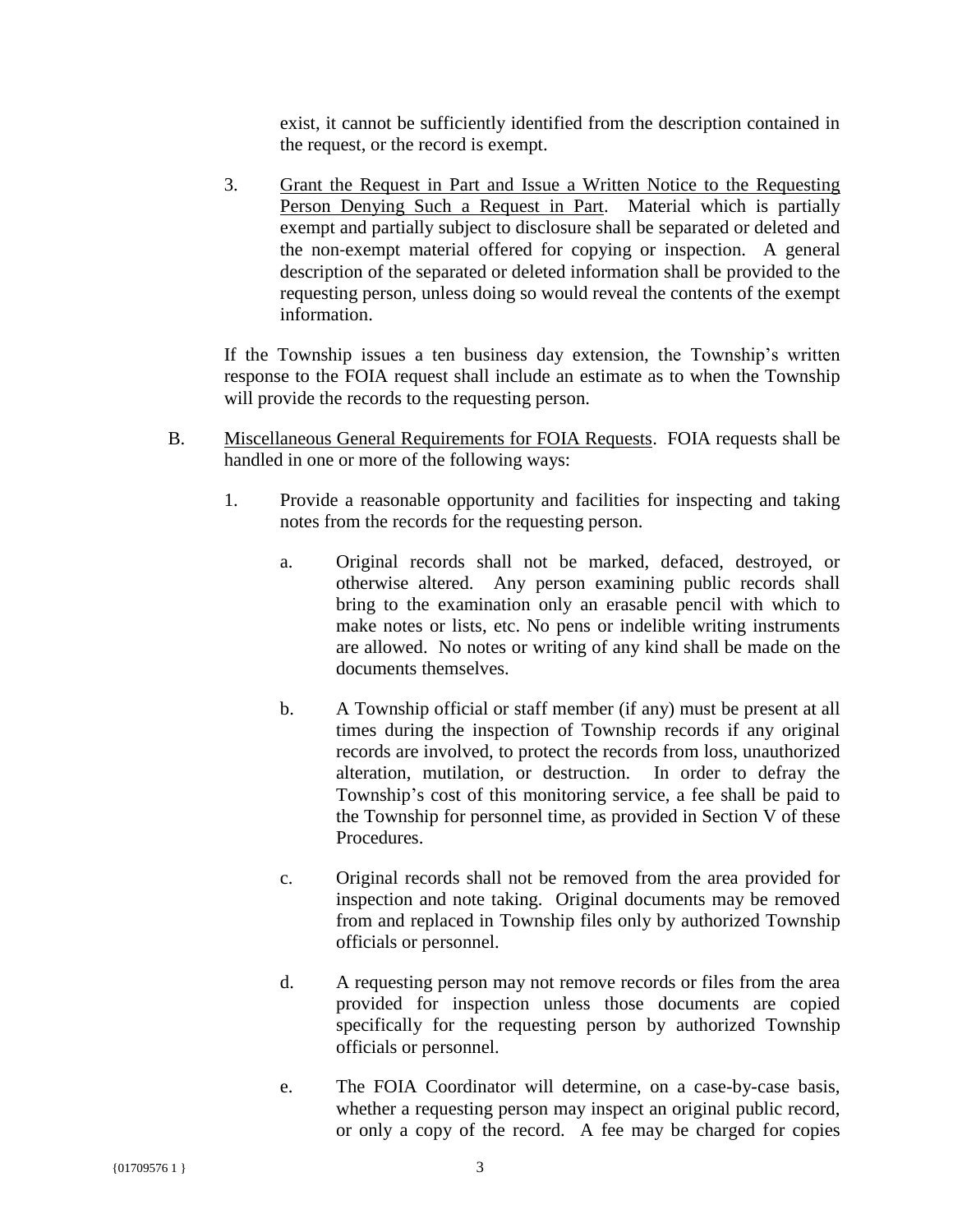made to enable public inspection of records, in accordance with Section V of these Procedures. Situations where original records are likely to require copying prior to inspection include the following:

- (1) The records include exempt information that must be redacted.
- (2) The records are old or delicate, or contain information that could not easily be replicated.
- (3) The records are in digital format or are part of a database not available for public inspection.
- (4) Providing copies would be less disruptive to the performance of Township functions than providing the necessary staffing for oversight required for inspection of original records.
- f. A person requesting to inspect Township records must make an appointment with the FOIA Coordinator. Appointments will be scheduled during the Township's regular business hours. The date and time of appointments for inspection will be determined by the FOIA Coordinator.
- g. The FOIA Coordinator will make reasonable efforts to allow a requesting person to inspect records for up to four hours per appointment; provided, however, that inspections will be cut short, postponed or rescheduled when necessary to avoid unreasonable interference with the Township staff's performance of their primary functions.
- 2. Provide copies of records if so requested. If a fee is charged, a copy of the record shall not be released until a fee has been received or the person making the request demonstrates an inability to pay or is a recipient of public assistance as provided in Article V of these Procedures.
- 3. On a request for records which are issued on a subscription basis, e.g., Township Board meeting minutes, on six‐month renewal subscription basis, a listing of the requesting person's name, address, records subscribed to, charge and expiration date of subscription shall be maintained by the FOIA Coordinator or his/her designee.
- 4. Determine actual cost of mailing, duplication and search time when compiling the record in accordance with Article V of these Procedures.
- 5. If a fee is charged, the person completing the request shall compute the charges and refer the completed detailed itemization of fees for providing records to the FOIA Coordinator.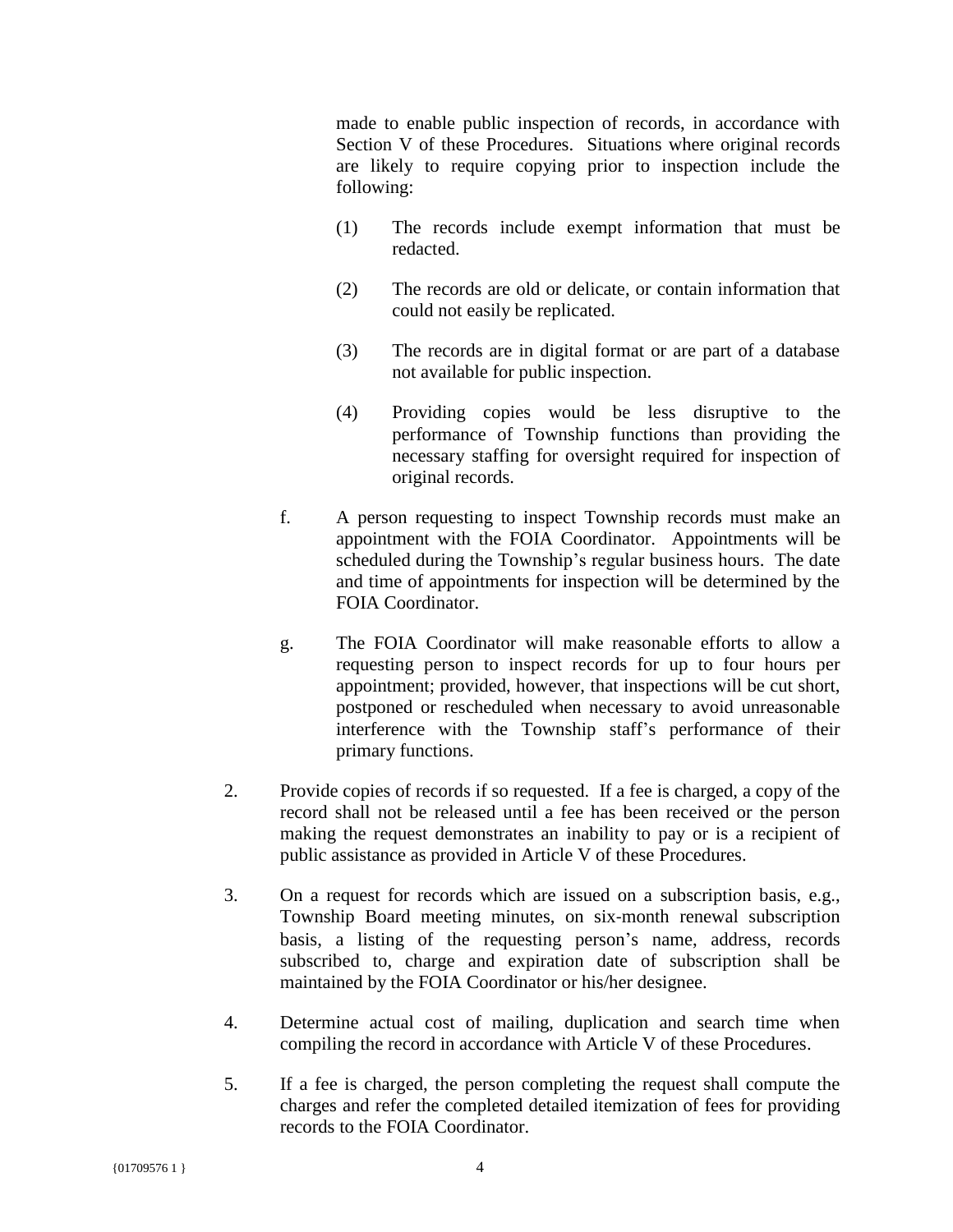- 6. If it is anticipated that a charge will exceed Fifty and 00/100 (\$50.00) Dollars, a good faith deposit may be collected from the requesting person prior to the Township fulfilling the request for the records. If a deposit is required by the township and that deposit is not received by the township within 45 days from receipt of the notice of deposit, and if the requesting person has not filed an appeal of the deposit amount, the request shall be considered abandoned by the requesting person and the township will not fulfill the request.
	- a. The deposit cannot exceed one‐half of the total anticipated fee.
	- b. The Township may require payment of a deposit equal to 100% of the estimate charge for fulfilling the requesting person's FOIA request if the requesting person previously failed to pay the total amount due from a prior FOIA request to the Township where:
		- (1) the final fee for the prior written request was not more than 105% of the estimated fee;
		- (2) the public records made available contained the information being sought in the prior written request and are still in the Township's possession;
		- (3) the public records were made available to the requesting person, subject to payment, within the time frame required under FOIA; ninety days have passed since the Township notified the requesting person in writing that the public records were available for pickup or mailing;
		- (4) the requesting person is unable to show proof of prior payment to the Township for the prior records requested; and
		- (5) the Township calculates a detailed itemization, as required under FOIA, that is the basis for the current written request's increased estimated fee deposit.
	- c. The Township will no longer require an increased estimated fee deposit from a requesting person if any of the following apply:
		- (1) the requesting person is able to show proof of prior payment in full to the Township; or
		- (2) The Township is subsequently paid in full for the applicable prior written request; or
		- (3) Three hundred sixty-five days have passed since the requesting person made the written request for which full payment was not remitted to the Township.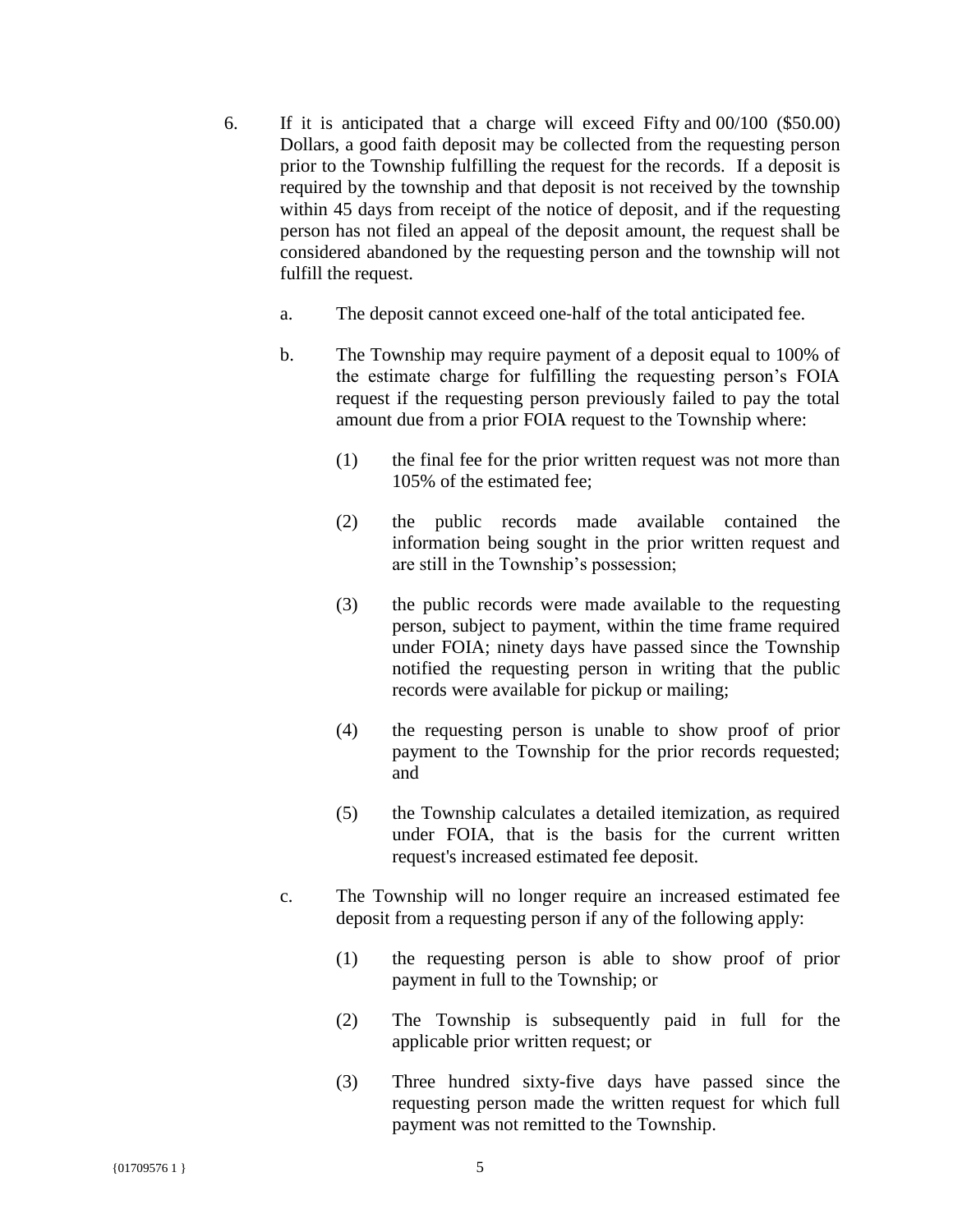- 7. The Township Supervisor shall accept the payment for services rendered and issue a receipt for the same, or, in the few instances where deferred payment is indicated, prepare an invoice and forward it to the requesting person.
- 8. The FOIA does not require the Township to make a compilation, summary or report of the information.
- 9. In accordance with Section 4(5) of FOIA, if a requesting person requests Township records that are publicly available on the Township's website, the Township will notify the requesting person of the web address and location of such records. If the requesting person requests copies of these records, notwithstanding that the records are available on the website, the Township shall provide copies of such records and will charge for such records in accordance with Article V of these Procedures.

# **V. FEES AND COSTS**

- A. In General. The Township may charge the requesting person for a public record search, actual mailing costs, copying charges, and the cost to separate exempt from non-exempt records in accordance with this Article V where the failure to charge a fee would result in unreasonably high costs to the Township because of the nature of the request in the particular instance, and the Township specifically identifies the nature of these unreasonably high costs. It is hereby determined that devoting more than one-half hour to responding to a FOIA request will result in unreasonably high costs to the Township, unless the cost of such search is borne by the requesting person. The Township shall provide a written estimate of such charges (in the form attached to these Procedures as "Attachment A") to the requesting person.
	- 1. Cost of Duplication of Records. The Township may charge for the labor costs directly associated with duplication or publication, including making paper copies, making digital copies, or transferring digital public records to be given to the requesting person on non-paper physical media or through the internet or other electronic means as stipulated by the requesting person.
	- 2. Search, Location and Examination of Records. The Township may charge for the labor costs directly associated with searching for, locating, and examining of public records in conjunction with receiving and fulfilling a granted written request.
	- 3. Separating Exempt from Non-Exempt Records. The Township may charge for the labor costs, including necessary review, if any, directly associated with the separating and deleting of exempt information from nonexempt information. The review and separation of exempt from nonexempt information may be performed by a Township official or employee or, if necessary, outside legal counsel.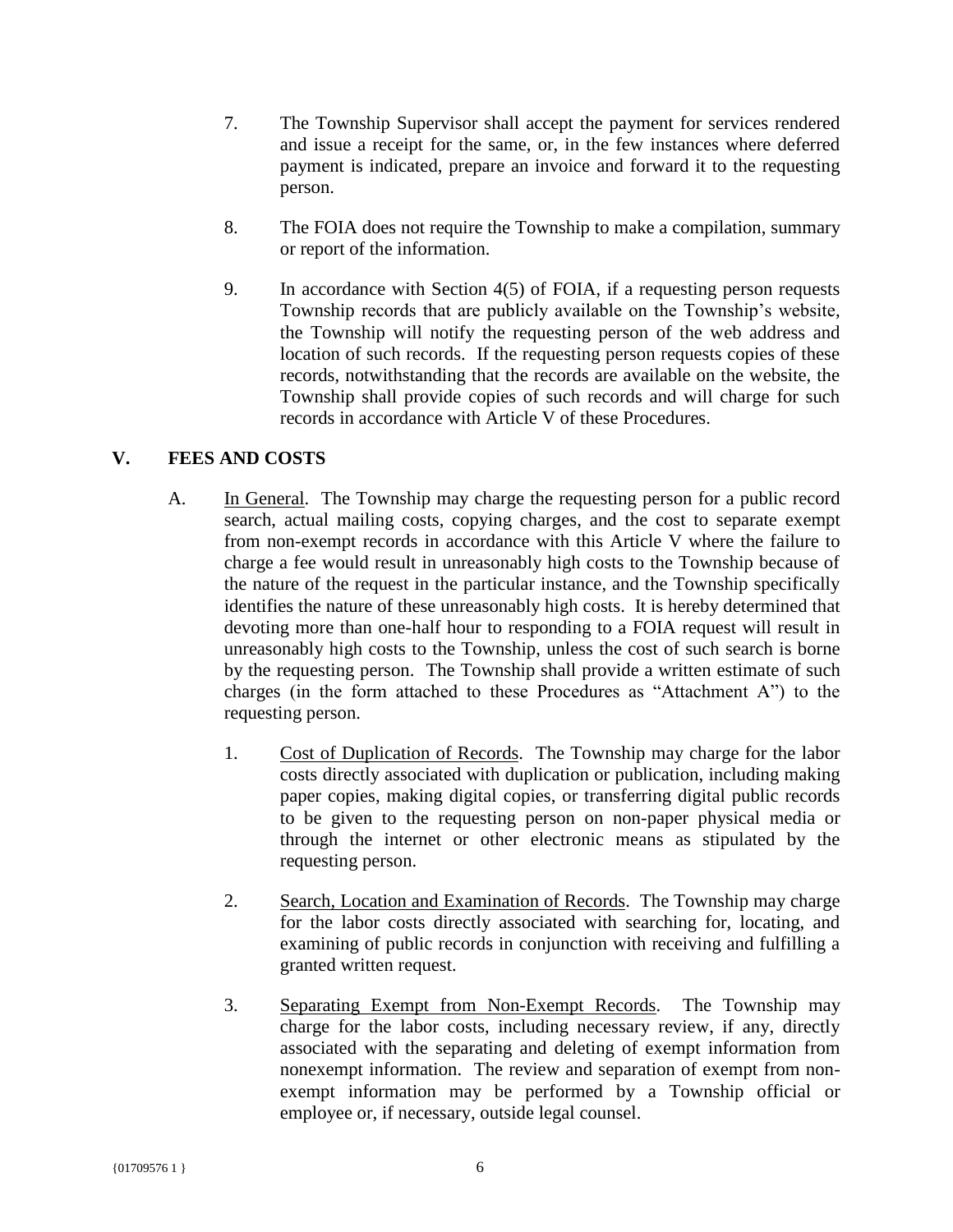- a. For services performed by a Township official or employee, the Township will charge in accordance with Article V.A.4 (below) of these Procedures.
- b. For services performed by outside legal counsel, as determined by the FOIA Coordinator on a case-by-case basis, the Township may charge the legal counsel's time; provided, however, that such time to be charged shall not exceed an amount equal to 6 times the thencurrent state minimum hourly wage rate determined under Section 4 of the Workforce Opportunity Wage Act, Act 138 of the Public Acts of Michigan of 2014 ("Act 138"), as that rate may change from time to time. As of the date of adoption of these Procedures, the wage rate is \$8.15. If the rate increases under Act 138, the rate changed under these Procedures shall automatically change without action by the Township Board or amendment of these Procedures. In charging such time for outside legal counsel, the Township will provide notice to the requesting person of the name of the contracted person or firm in the Township's detailed itemization of costs required by the Act. The charges for such services will be billed in increments of 15 minutes or more and all partial time increments will be rounded downward.

No charge will be made for the redaction of documents if the Township previously redacted the public record in question and the redacted version is still in the Township's possession.

The Township shall itemize both the hourly wage and the number of hours charged for these costs.

4. Calculation of Labor Costs. The Township will charge the hourly wage of its lowest-paid employee capable of performing the tasks identified in V.A.(1), (2), or (3)a.), above, regardless of whether that person is available or who actually performs the labor. The Township will estimate such labor charges. The labor charges will be billed in increments of 15 minutes or more and all partial time increments will be rounded downward. The Township will itemize both the hourly wage and the number of hours charged for these costs. The Township will include in the applicable labor charge an amount not to exceed one-half (50%) of the applicable hourly wage to cover (or partially cover) the cost of the fringe benefits (if any) for the lowest-paid employee; provided, however, that such amount shall not exceed the actual costs of the fringe benefits. Overtime charges for the applicable employee will not be charged unless the requesting person agrees in writing to pay such charges. The 50% multiplier used to account for the lowest-paid employee's fringe benefits is included in the detailed itemization of costs provided by the Township to the requesting person.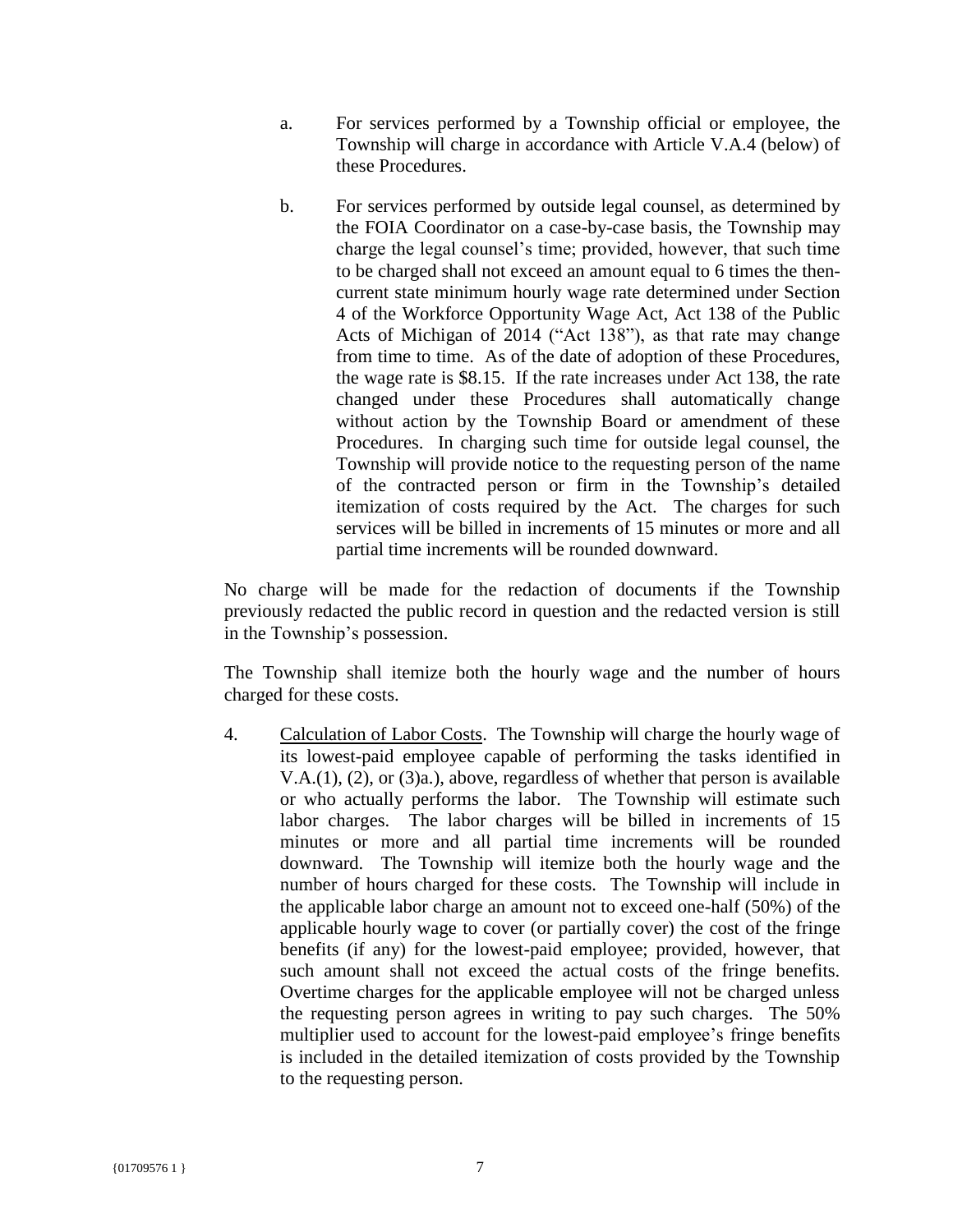- B. Costs for Mailing of Records. The Township's actual cost of mailing, if any, for sending the records in a reasonably economical and justifiable manner, to the requesting person. The Township will not send documents to the requesting person via overnight delivery service or expedited shipping (or obtain shipping insurance on such mailing) unless the requesting person specifically requests such services in writing and agrees to pay for such costs.
- C. Copying Charges. The incremental costs of duplication or publication shall be charged at ten cents per  $8 \frac{1}{2}$ " x  $11$ " or  $8 \frac{1}{2}$ " x  $14$ " sheet of paper. The Township may copy records using double-sided printing, if such capability is available to the Township and cost effective for the Township. If the public records must be sent to a commercial copy center for copying, the requesting person shall reimburse the Township for the Township's actual charges.
- D. Copies of Specialty Documents/Formats. The Township has limited in-house capabilities for copying photographs, audio or videotapes, microforms, maps or plans. If a person requests that copies be made of these or large documents which must be copied off-site or reproduced in electronic means (and on an electronic storage device, such as a USB drive, CD-ROM, or other device for storage of electronic data), the FOIA Coordinator will determine and assess those costs. If a Township official or employee is required to deliver and/or pick up the public records and/or copies of public records, the labor hours (calculated in accordance with Article V.A.(4), above), spent and applicable mileage (at the then-current IRS mileage reimbursement rate) will be applied to the requesting person's charges for the public records.
- E. Fee Waiver. The Township may waive all or a portion of the fees for the search and copying of records if the Township determines that a waiver or reduction of the fee is in the public interest because searching for or furnishing copies of the public record can be considered as primarily benefiting the general public. A public record search shall be made and a copy of a public record shall be furnished without charge for the first \$20.00 of the fee in case of indigency, or a non-profit agency formally designated to carry out the activities of the Developmental Disabilities Assistance and Bill of Rights Act of 2000, as provided in Section 4(2) of the Act.

# **VI. RECORD RETENTION**

The FOIA Coordinator shall maintain all FOIA requests on file for no less than one year.

# **VII. EXEMPTIONS TO FOIA REQUEST**

The FOIA coordinator may exempt from disclosure any records identified as exempt from disclosure in Section 13 of the FOIA. The FOIA coordinator shall exempt from disclosure:

- A. That portion of any public record disclosing a person's social security number.
- B. Information protected under the Family Educational Rights and Privacy Act of 1974.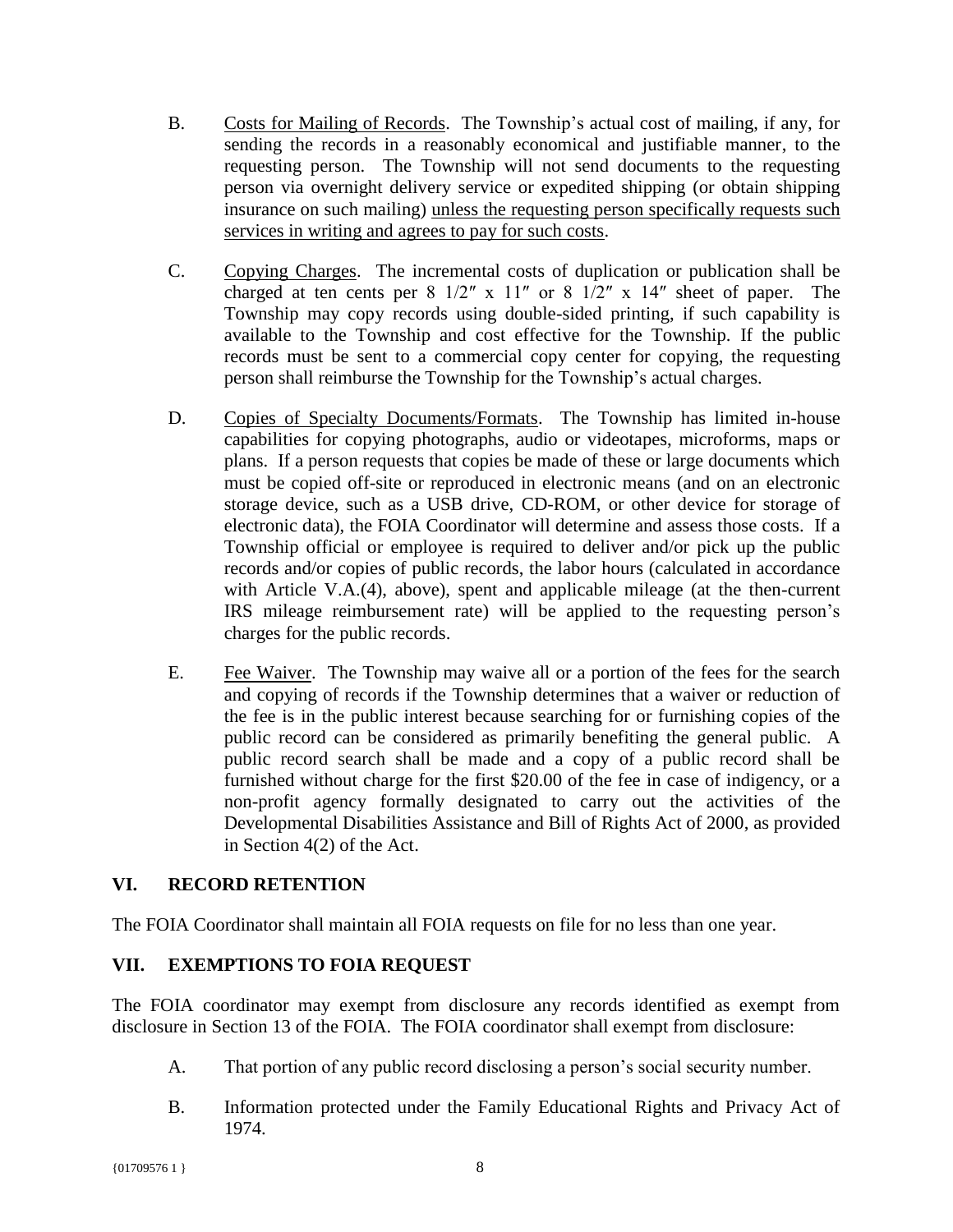- C. Minutes of any closed session meeting, disclosure of which is prohibited by the Open Meetings Act.
- D. Any other material, disclosure of which is prohibited by law.

### **VIII. APPEALS**

- A. Appeal of Denial of Request. If a person's request for a public record is denied, in whole or in part, the person may file a written appeal of the decision in accordance with the following process:
	- 1. The appeal must be submitted in writing to the Township Board, to the attention of Township Supervisor.
	- 2. The written appeal must specifically state the word "appeal" and identify the reason or reasons for the reversal of the denial.
	- 3. Where a written appeal is received by the Township Supervisor consistent with these Procedures and the Act, the Township Board shall either: (a) place the appeal on the agenda for the next regularly scheduled meeting, to be decided within ten business days thereafter; or (b) schedule a special meeting to consider the appeal, which special meeting should be held no later than ten business days following the next regularly scheduled meeting.
	- 4. The Township Board may deliberate and shall take one of the following actions in response to the filing of an appeal:
		- a. Reverse the denial.
		- b. Issue a written notice to requesting person affirming the denial.
		- c. Reverse the denial in part and issue a written notice to the requesting person affirming the denial in part.
		- d. Under unusual circumstances, issue a notice extending not more than ten business days the period during which the Township Board shall respond to the written appeal. Only one written notice extending the response time is allowed.
- B. Fee Appeal. A requesting person may appeal the amount of a fee if that fee exceeds the amount permitted under these Procedures and FOIA.
	- 1. An appeal on the amount of the fee may be made to the Township Board in accordance with the provisions of Article VIII.A., above. In the fee appeal, the requesting person must specifically include the word "appeal" and identify how the required fee exceeds the amount permitted under these Procedures or the Act.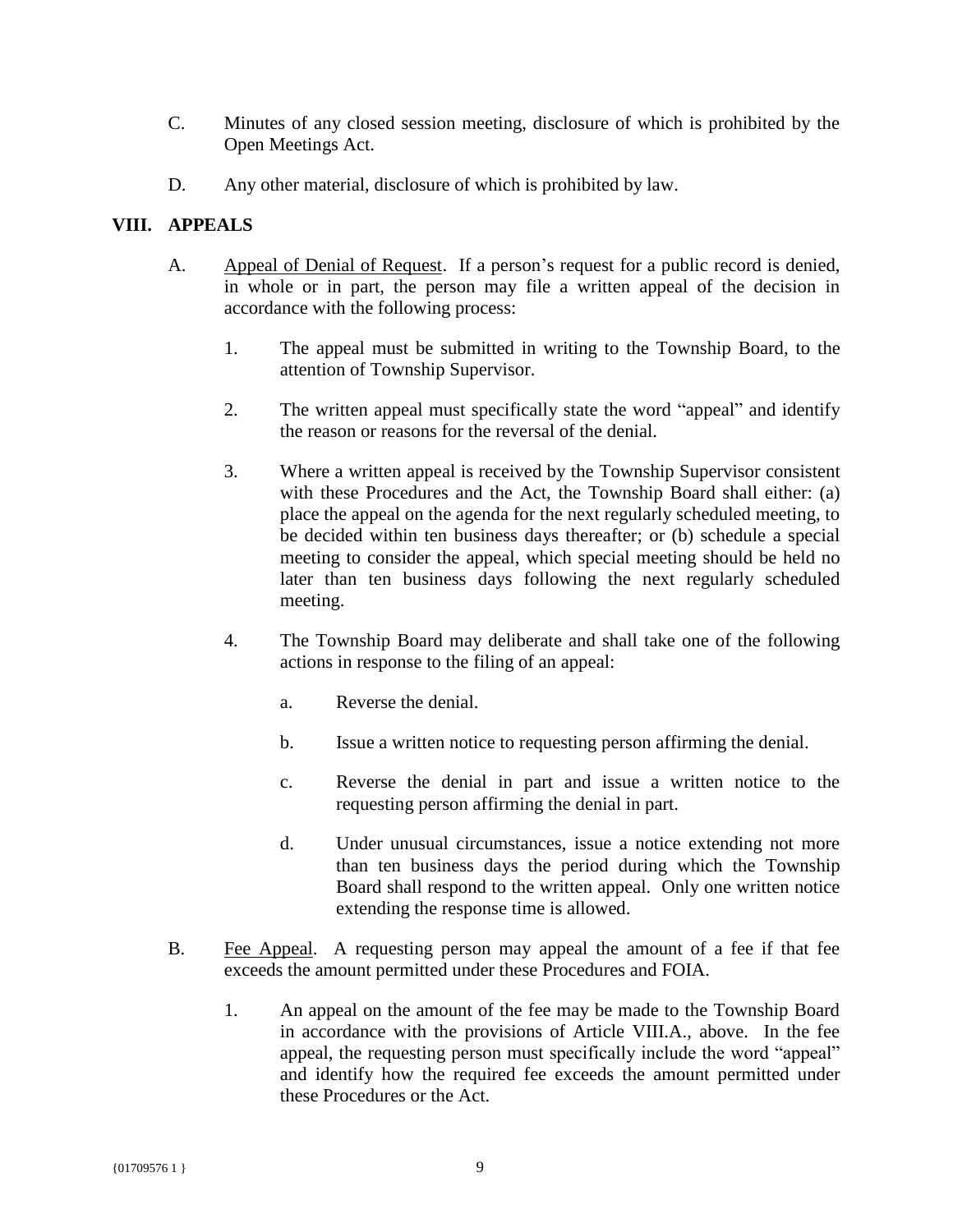- 2. Notwithstanding B.1., above, and in accordance with FOIA, a requesting person may commence a civil action in the Kent County Circuit Court for a fee reduction; provided, however that such appeal must be filed within 45 days after receiving the notice of the required fee or a determination of an appeal to the Township Board. If the requesting person files a fee appeal with the Circuit Court, the Township will not complete the processing of the written request for the public record at issue until the court resolves the fee dispute.
- 3. Within 10 business days after receiving a written appeal under this subsection B, the Township Board shall do one of the following:
	- a. Waive the fee.
	- b. Reduce the fee and issue a written determination to the requesting person indicating the specific basis under section 4 of FOIA and these Procedures that supports the remaining fee. The determination shall include a certification from the Township Supervisor, on behalf of the Township Board, that the statements in the determination are accurate and that the reduced fee amount complies with the Procedures and Section 4 of the Act.
	- c. Uphold the fee and issue a written determination to the requesting person indicating the specific basis under Section 4 of the Act that supports the required fee. The determination shall include a certification from the Township Supervisor, on behalf of the Township Board, that the statements in the determination are accurate and that the fee amount complies with the Procedures and Section 4 of the Act.
	- d. Issue a notice extending for not more than 10 business days the period during which the Township Board must respond to the written appeal. The notice of extension shall include a detailed reason or reasons why the extension is necessary. The Township Board shall not issue more than one notice of extension for a particular written appeal.
- 4. In accordance with FOIA, the Township Board is not considered to have received a written fee appeal until the first regularly scheduled meeting of the Township Board following submission of the written appeal.
- 5. In accordance with Section 4(13) of FOIA, a deposit required to be paid by the Township is considered a "fee."
- C. Civil Action. An appeal from a determination by the FOIA Coordinator or from a decision of the Township Board may be taken to the Kent County Circuit Court.

# **IX. AMENDMENTS TO PROCEDURES**